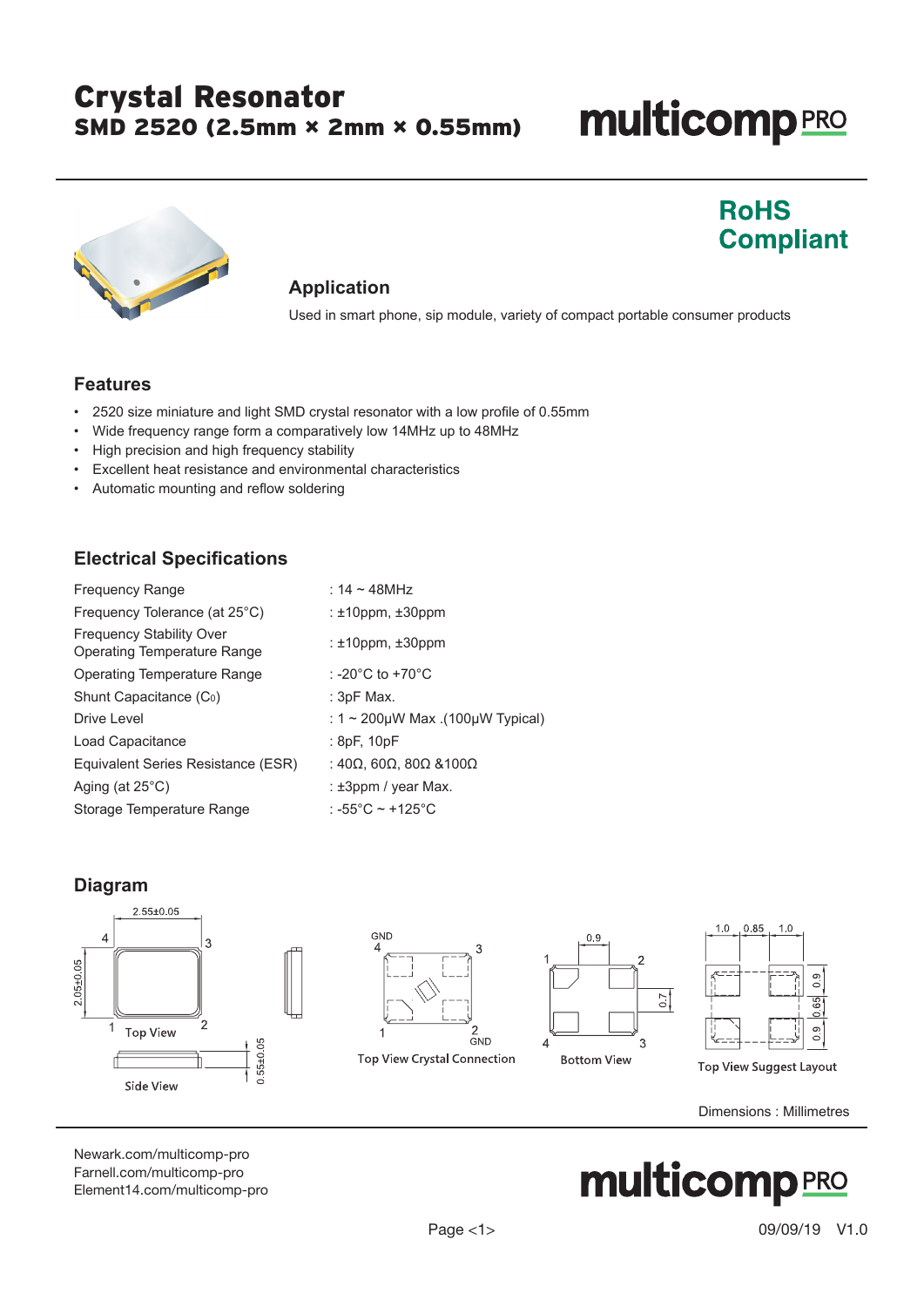### Crystal Resonator SMD 2520 (2.5mm × 2mm × 0.55mm)

# **multicomp**PRO

### **Part Number Table**

| <b>Description</b>                                                                                    | <b>Part Number</b>               |
|-------------------------------------------------------------------------------------------------------|----------------------------------|
| Crystal Resonator, 2520, 14.31818MHz/ ±10ppm, 100Ω, ±10ppm, -20 ~ +70°C, 8pF                          | MCSJK-7E-14.31818-8-10-100-B-10  |
| Crystal Resonator, 2520, 14.31818MHz/ ±30ppm, 100Ω, ±30ppm, -20 ~ +70°C, 8pF                          | MCSJK-7E-14.31818-8-30-100-B-30  |
| Crystal Resonator, 2520, 14.31818MHz/ ±10ppm, 100Ω, ±10ppm, -20 ~ +70°C, 10pF                         | MCSJK-7E-14.31818-10-10-100-B-10 |
| Crystal Resonator, 2520, 14.31818MHz/ ±30ppm, 100 $\Omega$ , ±30ppm, -20 ~ +70°C, 10pF                | MCSJK-7E-14.31818-10-30-100-B-30 |
| Crystal Resonator, 2520, 16MHz/ $\pm$ 10ppm, 100 $\Omega$ , $\pm$ 10ppm, -20 ~ +70°C, 8pF             | MCSJK-7E-16.00-8-10-100-B-10     |
| Crystal Resonator, 2520, 16MHz/ $\pm 30$ ppm, 100 $\Omega$ , $\pm 30$ ppm, -20 ~ +70°C, 8pF           | MCSJK-7E-16.00-8-30-100-B-30     |
| Crystal Resonator, 2520, 16MHz/ $\pm$ 10ppm, 100 $\Omega$ , $\pm$ 10ppm, -20 ~ +70°C, 10pF            | MCSJK-7E-16.00-10-10-100-B-10    |
| Crystal Resonator, 2520, 16MHz/ $\pm 30$ ppm, 100 $\Omega$ , $\pm 30$ ppm, -20 ~ +70°C, 10pF          | MCSJK-7E-16.00-10-30-100-B-30    |
| Crystal Resonator, 2520, 19.2MHz/ $\pm$ 10ppm, 80 $\Omega$ , $\pm$ 10ppm, -20 ~ +70 $^{\circ}$ C, 8pF | MCSJK-7E-19.20-8-10-80-B-10      |
| Crystal Resonator, 2520, 19.2ΜΗz/ ±30ppm, 80Ω, ±30ppm, -20 ~ +70°C, 8pF                               | MCSJK-7E-19.20-8-30-80-B-30      |
| Crystal Resonator, 2520, 19.2ΜΗz/ ±10ppm, 80Ω, ±10ppm, -20 ~ +70°C, 10pF                              | MCSJK-7E-19.20-10-10-80-B-10     |
| Crystal Resonator, 2520, 19.2ΜΗz/ ±30ppm, 80Ω, ±30ppm, -20 ~ +70°C, 10pF                              | MCSJK-7E-19.20-10-30-80-B-30     |
| Crystal Resonator, 2520, 20MHz/ $\pm$ 10ppm, 80 $\Omega$ , $\pm$ 10ppm, -20 ~ +70°C, 8pF              | MCSJK-7E-20.00-8-10-80-B-10      |
| Crystal Resonator, 2520, 20ΜΗz/ ±30ppm, 80Ω, ±30ppm, -20 ~ +70°C, 8pF                                 | MCSJK-7E-20.00-8-30-80-B-30      |
| Crystal Resonator, 2520, 20MHz/ $\pm$ 10ppm, 80 $\Omega$ , $\pm$ 10ppm, -20 ~ +70°C, 10pF             | MCSJK-7E-20.00-10-10-80-B-10     |
| Crystal Resonator, 2520, 20MHz/ $\pm 30$ ppm, 80 $\Omega$ , $\pm 30$ ppm, -20 ~ +70°C, 10pF           | MCSJK-7E-20.00-10-30-80-B-30     |
| Crystal Resonator, 2520, 24MHz/ ±10ppm, 60Ω, ±10ppm, -20 ~ +70°C, 8pF                                 | MCSJK-7E-24.00-8-10-60-B-10      |
| Crystal Resonator, 2520, 24MHz/ $\pm 30$ ppm, 60 $\Omega$ , $\pm 30$ ppm, -20 ~ +70°C, 8pF            | MCSJK-7E-24.00-8-30-60-B-30      |
| Crystal Resonator, 2520, 24MHz/ ±10ppm, 60Ω, ±10ppm, -20 ~ +70°C, 10pF                                | MCSJK-7E-24.00-10-10-60-B-10     |
| Crystal Resonator, 2520, 24MHz/ $\pm 30$ ppm, 60 $\Omega$ , $\pm 30$ ppm, -20 ~ +70°C, 10pF           | MCSJK-7E-24.00-10-30-60-B-30     |
| Crystal Resonator, 2520, 24.576MHz/ ±10ppm, 60Ω, ±10ppm, -20 ~ +70°C, 8pF                             | MCSJK-7E-24.576-8-10-60-B-10     |
| Crystal Resonator, 2520, 24.576MHz/ $\pm 30$ ppm, 60 $\Omega$ , $\pm 30$ ppm, -20 ~ +70°C, 8pF        | MCSJK-7E-24.576-8-30-60-B-30     |
| Crystal Resonator, 2520, 24.576MHz/ ±10ppm, 60Ω, ±10ppm, -20 ~ +70°C, 10pF                            | MCSJK-7E-24.576-10-10-60-B-10    |
| Crystal Resonator, 2520, 24.576MHz/ ±30ppm, 60Ω, ±30ppm, -20 ~ +70°C, 10pF                            | MCSJK-7E-24.576-10-30-60-B-30    |
| Crystal Resonator, 2520, 25MHz/ $\pm$ 10ppm, 60 $\Omega$ , $\pm$ 10ppm, -20 ~ +70°C, 8pF              | MCSJK-7E-25.00-8-10-60-B-10      |
| Crystal Resonator, 2520, 25MHz/ ±30ppm, 60Ω, ±30ppm, -20 ~ +70°C, 8pF                                 | MCSJK-7E-25.00-8-30-60-B-30      |
| Crystal Resonator, 2520, 25MHz/ $\pm$ 10ppm, 60 $\Omega$ , $\pm$ 10ppm, -20 ~ +70°C, 10pF             | MCSJK-7E-25.00-10-10-60-B-10     |
| Crystal Resonator, 2520, 25MHz/ $\pm 30$ ppm, 60 $\Omega$ , $\pm 30$ ppm, -20 ~ +70°C, 10pF           | MCSJK-7E-25.00-10-30-60-B-30     |
| Crystal Resonator, 2520, 26MHz/ ±10ppm, 60Ω, ±10ppm, -20 ~ +70°C, 8pF                                 | MCSJK-7E-26.00-8-10-60-B-10      |
| Crystal Resonator, 2520, 26MHz/ ±30ppm, 60Ω, ±30ppm, -20 ~ +70°C, 8pF                                 | MCSJK-7E-26.00-8-30-60-B-30      |
| Crystal Resonator, 2520, 26MHz/ $\pm$ 10ppm, 60 $\Omega$ , $\pm$ 10ppm, -20 ~ +70°C, 10pF             | MCSJK-7E-26.00-10-10-60-B-10     |
| Crystal Resonator, 2520, 26MHz/ ±30ppm, 60Ω, ±30ppm, -20 ~ +70°C, 10pF                                | MCSJK-7E-26.00-10-30-60-B-30     |
| Crystal Resonator, 2520, 27MHz/ ±10ppm, 60Ω, ±10ppm, -20 ~ +70°C, 8pF                                 | MCSJK-7E-27.00-8-10-60-B-10      |
| Crystal Resonator, 2520, 27MHz/ ±30ppm, 60Ω, ±30ppm, -20 ~ +70°C, 8pF                                 | MCSJK-7E-27.00-8-30-60-B-30      |
| Crystal Resonator, 2520, 27ΜΗz/ ±10ppm, 60Ω, ±10ppm, -20 ~ +70°C, 10pF                                | MCSJK-7E-27.00-10-10-60-B-10     |
| Crystal Resonator, 2520, 27MHz/ ±30ppm, 60Ω, ±30ppm, -20 ~ +70°C, 10pF                                | MCSJK-7E-27.00-10-30-60-B-30     |
| Crystal Resonator, 2520, 27.12MHz/ ±10ppm, 60Ω, ±10ppm, -20 ~ +70°C, 8pF                              | MCSJK-7E-27.12-8-10-60-B-10      |

[Newark.com/multicomp-](https://www.newark.com/multicomp-pro)pro [Farnell.com/multicomp](https://www.farnell.com/multicomp-pro)-pro [Element14.com/multicomp-pro](https://element14.com/multicomp-pro)